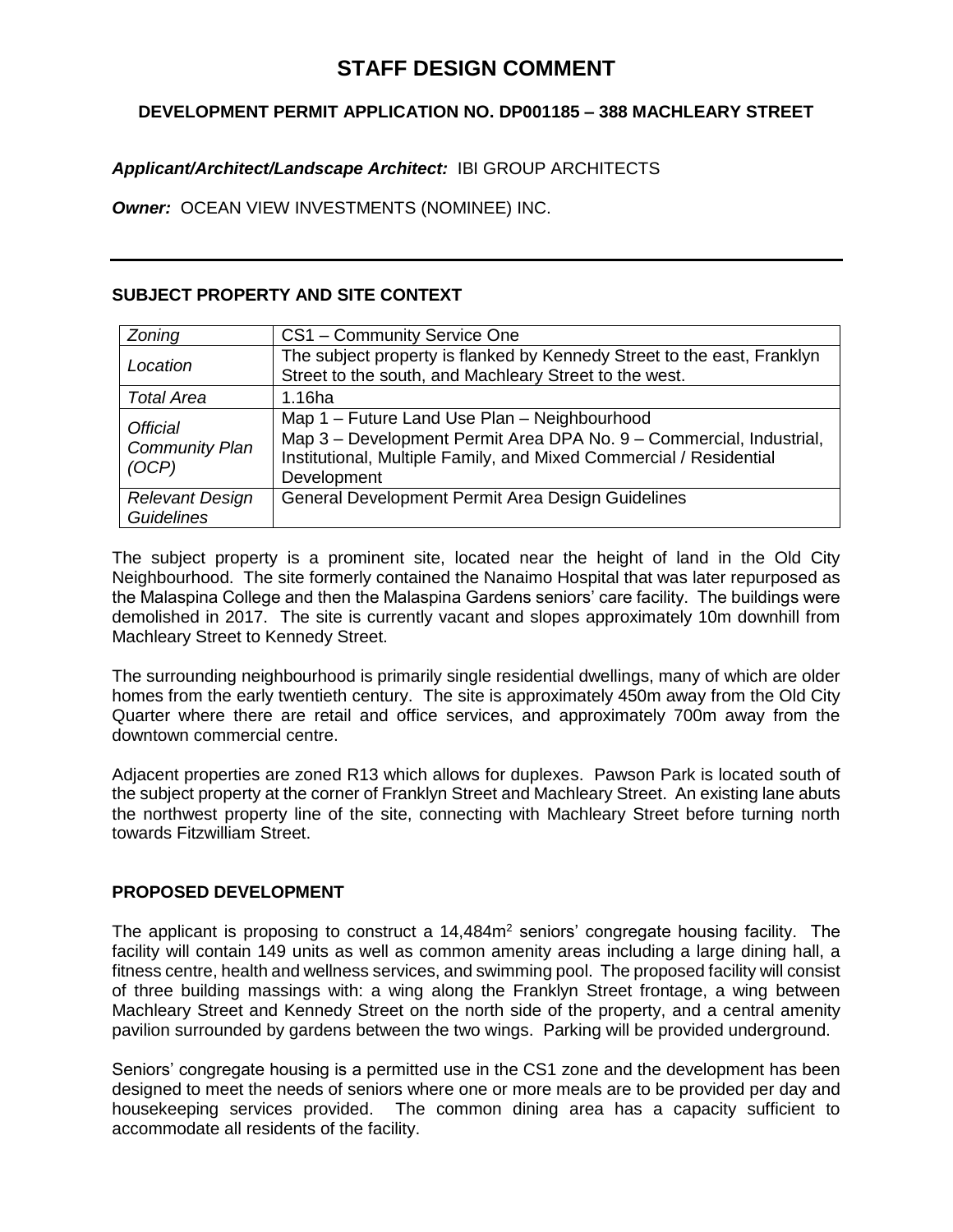The total floor area equals a Floor Area Ratio (FAR) of 1.25, which is the maximum FAR permitted for seniors' congregate housing in the CS1 zone.

#### *Site Design*

The proposed facility will have its main entrance facing Machleary Street. Other pedestrian entrances will connect to Kennedy Street, to Franklyn Street, and to a proposed public walkway along the north side of the property between the existing laneway and Kennedy Street.

The underground parking level will be accessed via the lane. The laneway connecting to Machleary Street will be widened to accommodate vehicle access. Loading spaces and waste receptacle pick-up will be adjacent to the lane.

Staff Comments:

• Provide details on the proposed walkway from Kennedy Street to the lane and clarify wayfinding or design opportunities to connect with Machleary Street.

### *Building Design*

Nanaimo's Old City Multiple Family Residential Design Guidelines (the "Old City Design Guidelines") contain a number of guidelines for multi-family residential projects in the Old City Neighbourhood which also help inform the proposed institutional development in order to respond to the residential nature of the neighbourhood.

The proposed building has been sited to maximize views towards the ocean. The building will have a flat roof with uniform elevation, but will present itself differently on all elevations. From the Machleary Street frontage, the residential wings will present 3-storey elevations and the central pavilion will present a 1-storey elevation. From the Kennedy Street frontage, the residential wings will present 5-storey elevations (a 3-storey building face with the upper two floors set back approximately 7m) and the central pavilion will be 3 storeys. In addition to being set back facing Kennedy Street, the upper floor is set back adjacent to the lane on the Machleary Street frontage by approximately 5m.

The units will have a mix of outdoor balconies, Juliet balconies, or patio space. The two wings, particularly facing Franklyn Street and Kennedy Street, will appear residential in nature with generous glazing and large balconies. Materials for these wings will be light in colour with a mix of natural wood siding and fibre cement panels.

The central amenity pavilion will feature large two-storey windows and striking finishing elements including timber and stone. A wrap-around balcony is proposed outside the third storey of the central pavilion, which will also act as the lobby level from the main entrance at Machleary Street.

Staff Comments:

- Provide a stronger mix and rhythm of materials to better define the residential wings of the building. For example, consider framing of prominent architectural features with alternating materials (e.g. darker shades of wood paneling materials throughout and/or stone materials to anchor the base) and mimicking the level of detail of the central pavilion.
- On the Kennedy Street frontage, materials should emphasize the three storey mass and de-emphasize the upper two storey mass.